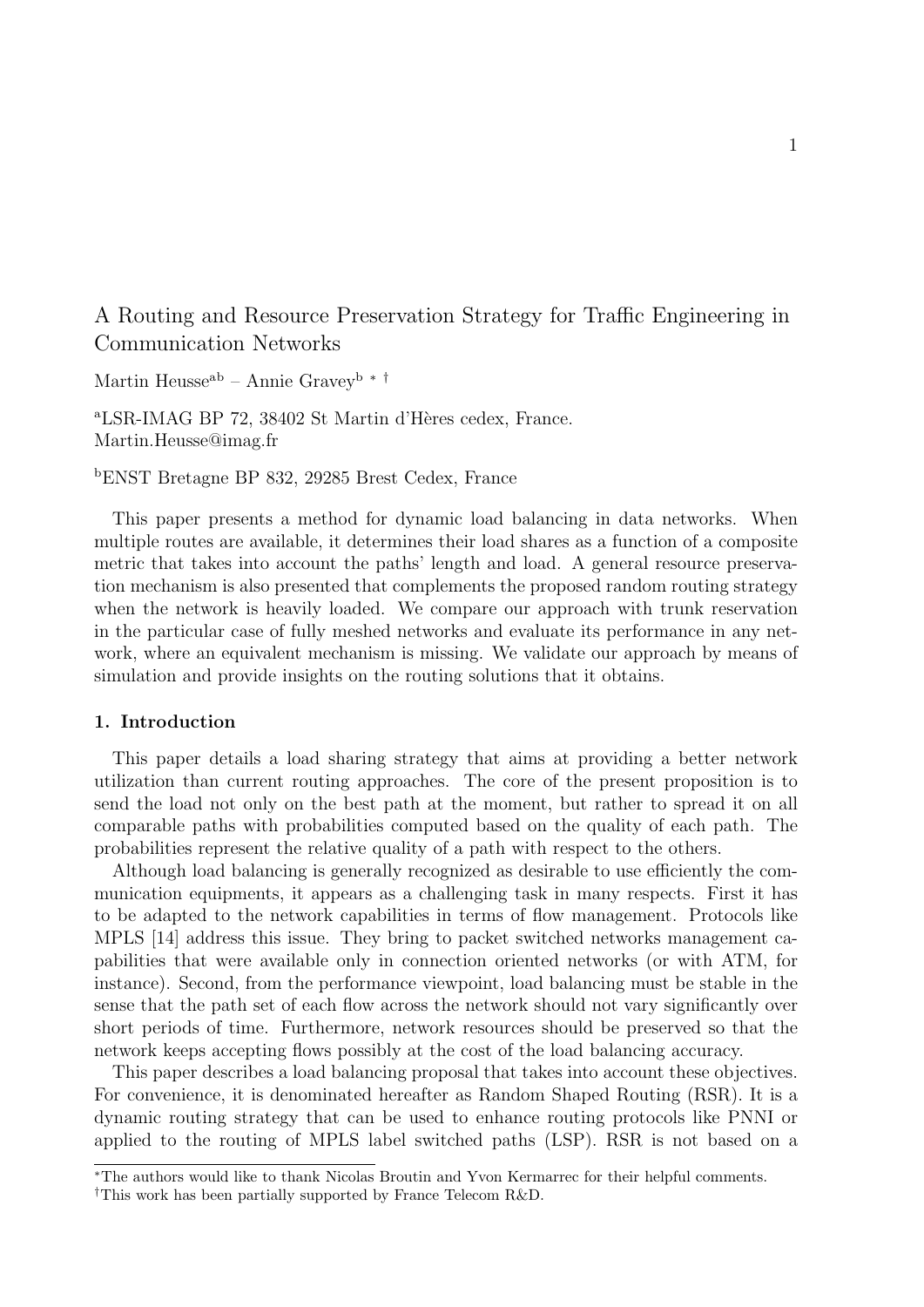centralized multi-commodity flow routing computation (see [2,3]) and consequently leads to less optimal routing patterns, especially for demands with bandwidth constraints of the same order of magnitude as the transport infrastructure. Rather, it is adaptive in the sense that it is able to track continuously the load variations. Although it stems from a different approach, RSR takes over in data networks the same task as DAR (Dynamic Alternative Routing [5]) does in telephone networks and we show that the resulting routing is comparable in this particular case.

The paper is organized as follows. Section 2 gives an overview of RSR. Section 3 gives insights on the routing obtained by RSR, comparing it with other strategies proposed for traffic engineering in data networks. Similarly to DAR, the present routing proposition requires a specific mechanism to deal with high load conditions, so a variation of the trunk reservation principles is proposed in Section 2.2. Simulation results obtained with RSR in the context of a fully meshed network are provided in Section 4. Section 5 gives an overview of implementation issues related to the computation of the routing tables used by RSR and concludes the paper.

#### 2. Splitting the load

#### 2.1. Computing path costs and path selection principles

We propose to use a composite path metric that reflects the load on the links and the path length for the estimation of the each path's quality. In this scope, load balancing consists in finding a tradeoff between resource conservation and load distribution. Actually, a network is likely to accept more connections if none of its parts are congested, but ensuring this should not lead to a global routing solution too far from optimal (when the network gets congested because much of the traffic is sent on "long" paths). In fact, optimality criteria for the routing solution are numerous, one of them being the usage of as little resources as possible (as in the multi-commodity flow problem), or maximizing a concave decreasing function of the edges loads as in [10]. In practice, RSR is strongly focused on preserving network resources while accepting as much load as possible. We consider the path metric:

$$
M = \frac{r}{\exp(B \times h)}
$$

where  $r$  is the available bandwidth on the path, and h its number of hops (links crossed). B is a parameter that sets the relative weight of bandwidth against length for the path's quality computation. This metric is derived from utility  $U = \log(M)$  proposed in [12] specifically for the routing of elastic flows (see also[9]). In the remainder of this paper, we take  $B = 1$ , as it corresponds to a satisfactory compromise also chosen in [12].

# 2.1.1. Path selection

Once the path metrics are computed, the routing decision consists generally in choosing the best one, but it is also possible to split evenly the load on equivalent paths. This can be achieved by randomly selecting the paths with probabilities proportional to their estimated quality. Therefore, routing randomly according to M, paths with equal length and bandwidth receive the same amount of traffic, and the emphasis is strongly put on the shorter paths. With random routing, the load is readily split on all available paths, even before the routing protocol takes into account the changes in the link loads caused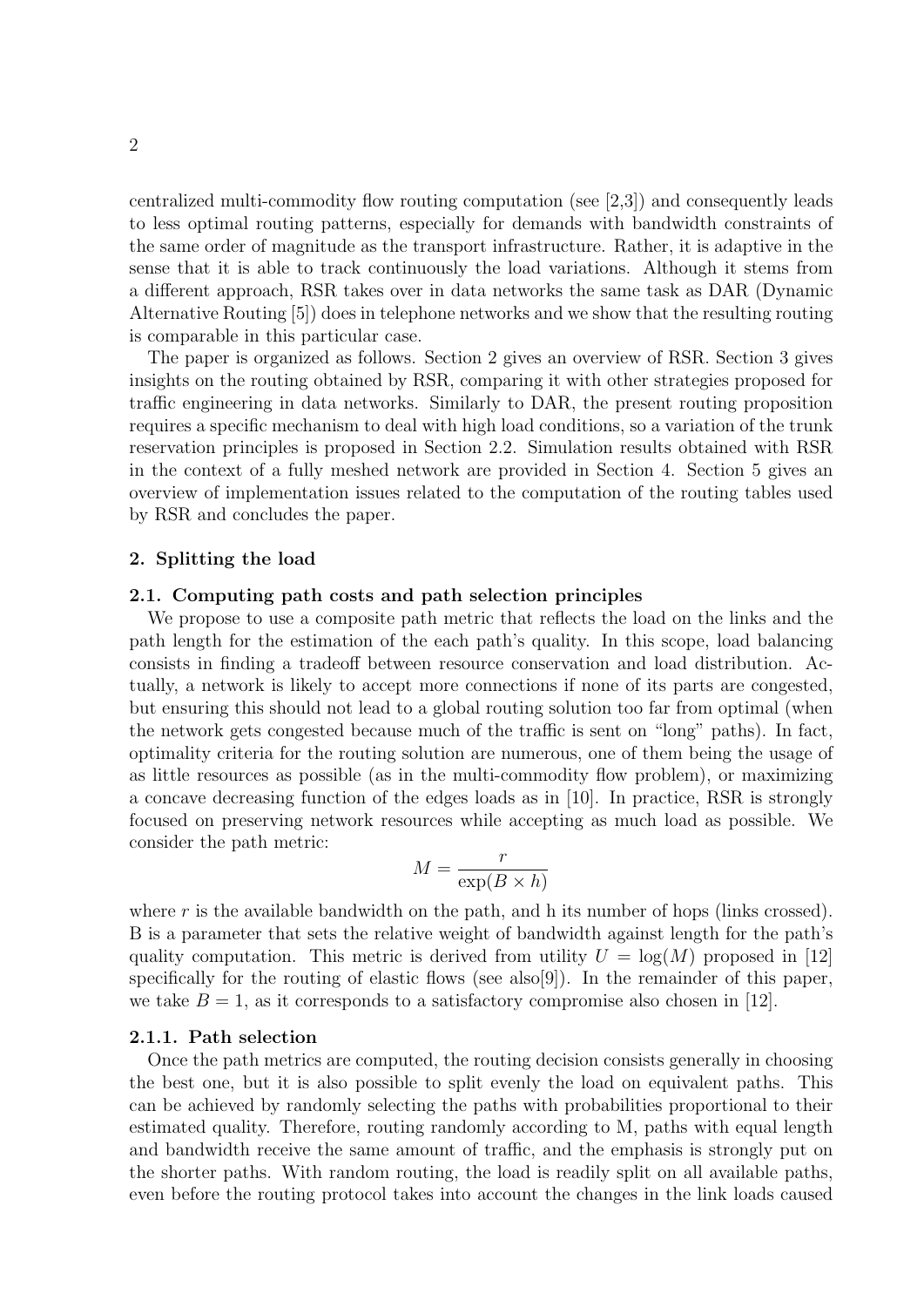

Figure 1. Route b is neglected when the routing policy selects the shortest path.



Figure 2. A problematic case for trunk reservation

by the presence of a new traffic. This is very valuable when a large number of connections enter the network at the same time, which occurs for instance when a component of the network goes down and the traffics that were using it are redistributed on the network. Variations of DAR (Dynamic Alternative Routing) [4] in fully meshed networks propose in the same manner to send traffic on alternate routes in proportions inversely proportional to the load that they already carry, but only if the direct one is saturated. We consider here that no route can be distinguished from the other ones, and in particular that no route can be identified as the "direct" one in contrast with the "alternate" ones for a given flow.

Random path selection in RSR follows a very simple principle. It incrementally builds the path, starting from the node of origin of the connection request. Then one of its neighbors is randomly selected and the same operation is reiterated from node to node. The probability of choosing a next hop n at the router a for a flow bound to  $d$  is:

$$
P_n = \frac{M_n^{ad}}{\sum_{i \in N(a)} M_i^{ad}}
$$

where  $N(a)$  are the neighbors of a, and  $M_i^{ad}$  designates the metric associated with the best path from a to d starting with link  $a - i$ .

It can be noted that this incremental path construction is well suited for hop by hop dynamic routing. But it can also be used in the context of source routing, in which case the first node performs all the computation. This is the case for the simulations displayed in this paper. Such an approach requires that the adequate routing information be available at the source node, which is the case when a link state routing protocol is used.

### 2.1.2. Random routing on a subset of the paths

Random routing leads to a traffic distribution on the network very different from the one obtained with best path routing when using the same metric.

For instance, we consider the simple network shown in figure 1 composed of three similar links of bandwidth  $r$ , loaded by a set of connections from S to D. Using a single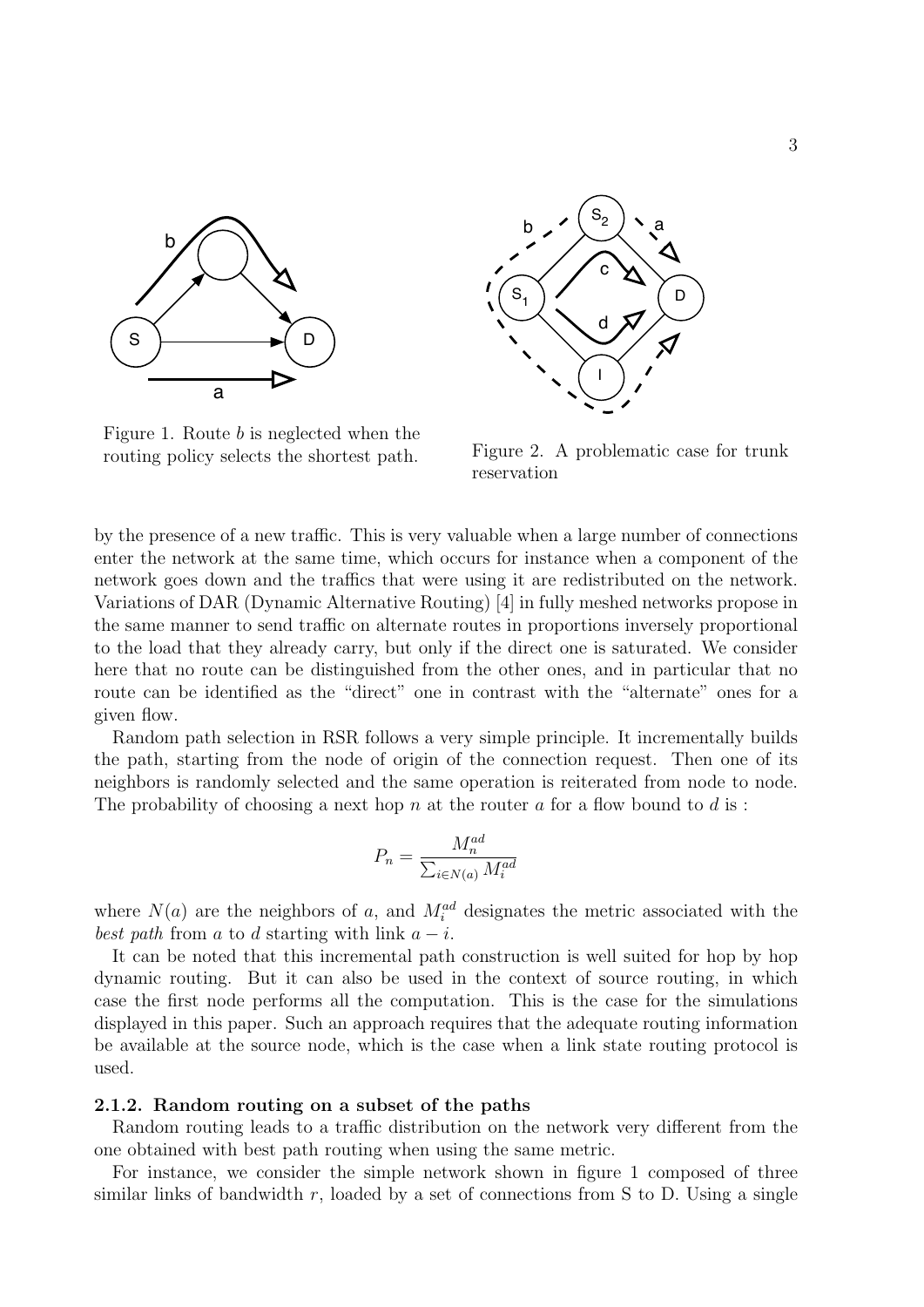best path, route b does not receive any S-D traffic until the load on a reaches  $l_a$  =  $r(1-e^{-1})$ . Then the routing starts to oscillate between the two paths. Using random routing, route b would receive its share of traffic from the beginning. In the case of a burst in the connection demands between S and D, this insures to balance the load before the routing algorithm takes into account the impact of the traffic on the link loads. But this behavior may be problematic in some cases, as it leads to the routing of a great proportion of the connections on sub-optimal paths. This can lead to an early congestion of the network, particularly when alternate paths are numerous like in fullymeshed networks [5]. Fortunately, it is straightforward to address this issue.

The path selection presented in 2.1.1 is slightly modified in order to have RSR to not use all feasible paths. No connection is routed on a path whose metric is under a given threshold ( $\alpha$  times the metric of the best path,  $0 < \alpha < 1$ ). The primary effect of this procedure is to limit the number of connections sent on saturated or long paths. For  $\alpha = 1$ , RSR degenerates to best path routing, and for  $\alpha = 0$ , plain randomized routing is used. If  $N'(a)$  is the set of neighbors of a that are the starting points of paths complying to this condition:

$$
P_n = \begin{cases} \frac{M_n^{ad} - \alpha \times M_{\text{max}}^{ad}}{\sum_{i \in N'(a)} M_i^{ad} - \alpha \times M_{\text{max}}^{ad}}} & \text{if } n \in N'(a) \\ 0 & \text{otherwise.} \end{cases}
$$

In particular, for  $\alpha > \exp(-3/2)$  (provided that  $B = 1$ ) two routes sharing the same bottleneck both receive traffic only if their lengths differ by less than 2. Of course, if the shortest one becomes notably more loaded (if the bottleneck is not any more shared by the two routes) then the traffic is split. This setting also guarantees that the incremental routing of a connection be cycle-free, so it appears as a good lowest bound for this parameter (provided that the administrative metric of any link is greater than 1)[7].

# 2.2. Adapting trunk reservation to non fully meshed networks

Trunk reservation was proposed in the context of fully meshed networks, to address an intrinsic flaw of the dynamic routing algorithms in high load conditions. These algorithms were shown to oscillate between the global optimum which is that all nodes are using direct routes – and the local optimum when all consider that their direct routes are full and they seek overflow paths [8].

Trunk reservation consists in rejecting (overflow) calls that attempt to use a two-link route when the number of available circuits on one of its parts is below a given threshold. In this way, already highly loaded links keep accepting connections that follow a direct route, to the detriment of more resource consuming ones, and the global optimum is privileged. The order of magnitude of the threshold  $r_s$  is of 5% of the link bandwidth and the routing performance is rather insensitive to this parameter.

Applying trunk reservation in non-fully meshed networks in a straightforward manner is not satisfactory, mainly because the notions of direct and overflow calls can not be directly transposed to the general case. It appears that an initialization phase – or statical configuration – be required to indicate which routes should be protected and which ones should be privileged for each nodes pair.

For example, when considering the network appearing in figure 2, the application of trunk reservation is straightforward for the traffic between  $S_2$  and D. In this case  $S_2$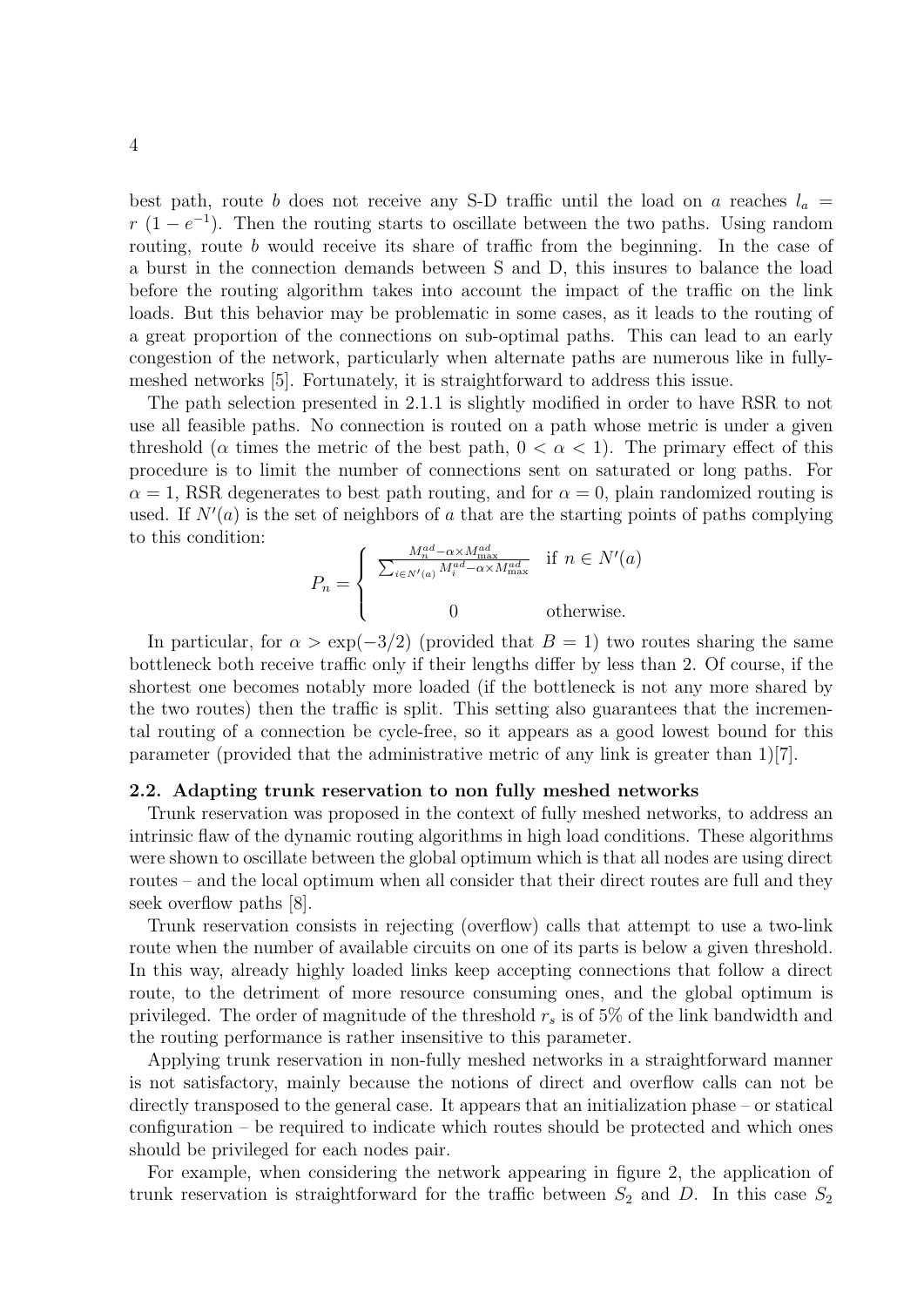would not be allowed to send its traffic toward  $D$  on route  $b$  if the available bandwidth is below  $r_s$ . Between  $S_1$  and D, there is no natural path, and the less demanded ones should actually be preferred. In fact, it is possible to use different trunk reservation parameters for different flows, e.g. giving in our example a greater priority on link  $S_2 - D$  to the traffic between  $S_2$  and D over the one between  $S_1$  and D. However, finding the best (hierarchical) trunk reservation parameters is to our knowledge an open issue.

As it appears that trunk reservation should depend on the length of a route, and the existence of other more direct ones or not, the proposed mechanism is the following. A minimum  $r_{min}$  is assigned to the available bandwidth used and distributed by the routing algorithm (or "advertised by the links") when the actual number of free circuits is below this level.

In the context of this article, connections are definitively discarded and lost after two unsuccessful routing attempts.

### 3. Comparison with other routing strategies

# 3.1. Overview

The most commonly envisaged approach for routing protocols that can adapt to the links loading is most probably the Widest Shortest (WS) one. It is the routing strategy retained for QOSPF and recommended by PNNI. It is also proposed for traffic engineering with MPLS in [1]. With WS, a connection is sent on the shortest path that can handle it and, if more than one solution exists, on the path displaying the most available bandwidth. This approach stands as a good reference because it is actually used and does not require important changes in the routing protocols to be implemented.

Load balancing has also been a concern during the design of OSPF (version 2) [11], and ECMP (Equal Cost Multi-Paths) consists in using all the paths with equal administrative costs through a network. This mechanism does not rely on any load measurement.

Contrasting with WS on the complexity ground, MPLS-OMP [15] is aimed at the dynamic routing and load balancing of flows through a network. MPLS-OMP decreases the load on the most loaded links of the network, by gradually sending traffic on suboptimal – alternate – paths (roughly determined on the basis of their administrative metrics). Simulations reported in [15] show the good behavior of this approach in realistic conditions, although the complexity of the load adjustment strategy makes it hard to implement. OMP also adapts well to varying traffic patterns, but its gradual moves from one equilibrium to another make it intrinsically less responsive than our proposal.

Cisco's EIGRP also uses of a composite path metric for load balancing. But EIGRP is based on a shortest paths computations, and it is in fact recommended to not use a dynamic metric, or at least one that only marginally depends on dynamic measurements. There is also no resource preservation associated to it.

#### 3.2. Experimental results

In order to compare random shaped routing (RSR) to WS, our simulations focus on the source routing of fixed rate connections through a network whose links feature limited transport capacities. Source routing is used under the assumption that the exact and immediate state of each link is available at the source. This would not be true in more realistic conditions (because it takes time to broadcast the routing information in a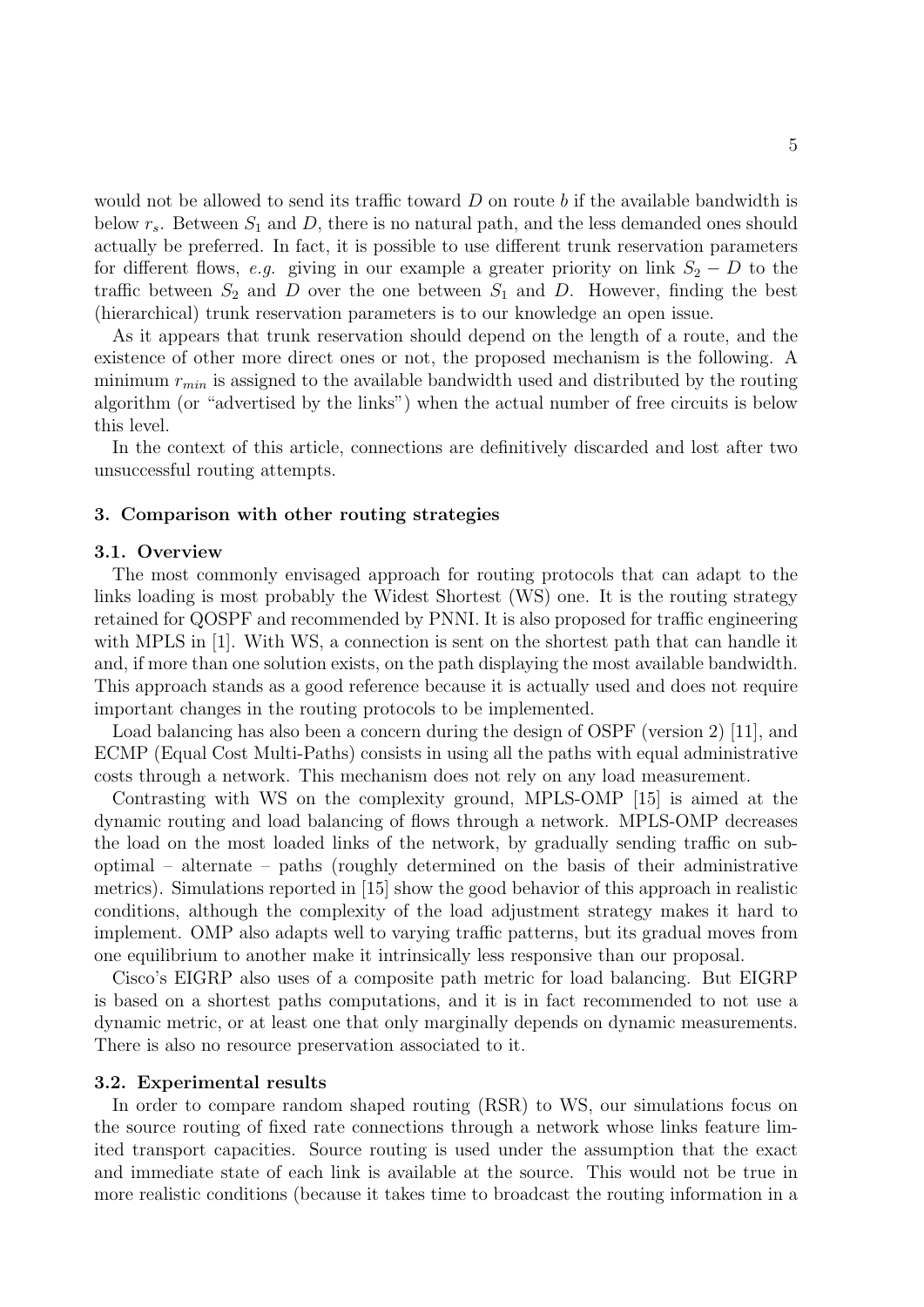

Figure 3. 13 nodes test network



Figure 4. Routing solutions for demands between nodes 1 and 8

network), but this issue is out of the scope of the present paper.

In the case of two distinct paths that share at least a common first link, the measure used for the computation of the selection probability of this first link is the best one.

### 3.2.1. Competing flows

The context here is the one of a data network, loosely connected. Experiments take place in the 13 nodes network shown in figure 3, with links featuring a capacity of 20 simultaneous connections (except for the links on the path  $2 - 10 - 6$ : 80, and  $4 - 2$ : 40). The traffic is a Poisson process of intensity 50 triggering the creation of an average number of 5 connections lasting one time unit each with random source and destination nodes. The measures are averaged over 20 runs of 100 time units.

Table 1 shows the number of connections successfully routed through the network for various routing settings. The first observation is that without trunk reservation, the results are similar with RSR and WS. Also, it appears that not restricting the routing to the best path does not have any impact on the network's throughput. Secondly, using the resource preservation principles described in section 2.2 improves the network throughput significantly. The next paragraph details a particular case where RSR intrinsically outperforms WS.

| number of successfully routed connections for various routing algorithms |                                                   |      |
|--------------------------------------------------------------------------|---------------------------------------------------|------|
| routing algorithm                                                        | av. num. of successful connections std. deviation |      |
| WS.                                                                      | 170.3                                             | 20.0 |
| RSR $\alpha = 0.4$ , $r_{min} = 0$                                       | 169.8                                             | 20.9 |
| RSR $\alpha = 0.4$ , $r_{min} = 3$                                       | 173.6                                             | 20.0 |
| RSR $\alpha = 0.3$ , $r_{min} = 1.2$                                     | 178.2                                             | 20.0 |

Table 1

number of successfully routed connections for various routing algorithms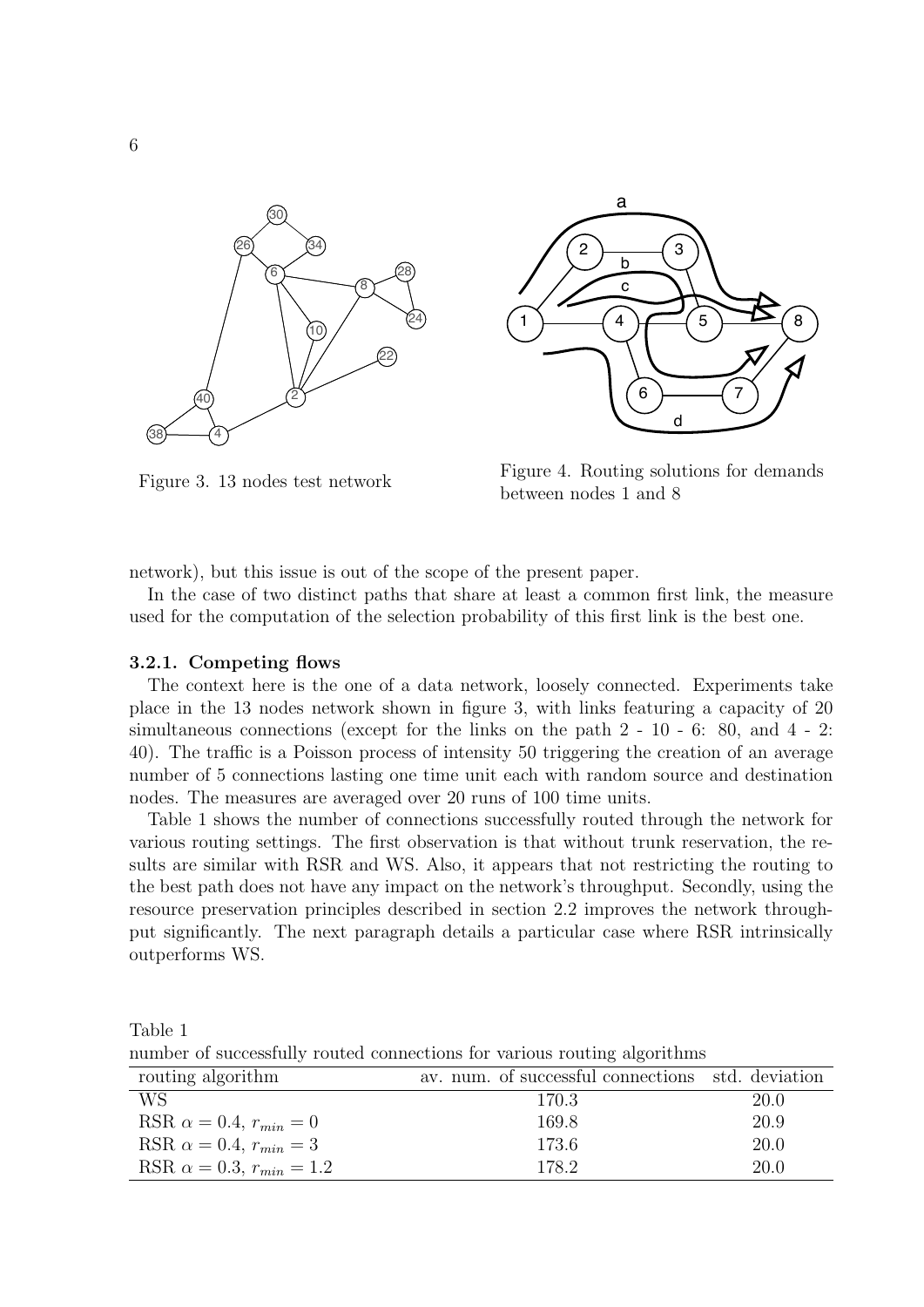

Figure 5. Load on links  $4-5$  and  $5-4$  for a high demand between nodes 1 and 8

#### 3.2.2. Single flow

On the network shown in figure 4, we focus on the routing of a single commodity flow from node 1 to 8. The four available paths between 1 and 8 are depicted as  $a, b, c$  and d in figure 4. Under light load, and all links capacities being equal, the optimal routing is to use the direct route c. But if the traffic grows and c gets saturated, a part of the traffic must be sent on the two alternate routes  $a$  and  $d$ . Unfortunately, the WS strategy is not able to shift from the first load distribution to the second one, as it first saturates the direct route and then sends overflow traffic on route b through  $1 - 2 - 3 - 5 - 4$  $6 - 7 - 8$ . This strategy needs an adequate bootstrapping to reach the optimal routing, which can be the pre-existence of a traffic on link  $4-5$  that causes it to be avoided from the beginning. On the contrary, RSR shifts gracefully from using only the direct route to using the two alternate routes as the load increases, up to a point where the direct route is totally neglected when the network capacity is reached.

Figure 5 illustrates these remarks: for a traffic from 1 to 8 that exceeds the capacity of the network (90 connections per time unit lasting 1 time unit for a link capacity of 40), the uni-directional links  $4-5$  and  $5-4$  (routes c and b) are fully loaded with the WS approach, but not used by RSR, which sends all the connections over the two secondary routes a and d. This lowers the overall network usage generated by the flows between 1 and 8, and in particular links  $4 - 5$  and  $5 - 4$  remain available to other traffics.

In this case, no trunk reservation of any type was used ( $\alpha = 0.4$  and  $r_{min} = 0$ ). It would cause in both cases a part of the traffic to be rejected instead of saturating alternate routes.

#### 4. Comparison with DAR in a fully meshed network

The aim of the experiments carried out in this section is to test the RSR approach in a well-known context. Here RSR is not meant to lead to major improvements, as the usual approaches are satisfactory. This is rather a validation, having in mind the portability of RSR to other contexts.

DAR is a simple decentralized routing scheme, that was originally designed for the British Telecom trunk network [13]. It assumes a fully interconnected network, and uses only local information for taking routing decisions. When a call establishment request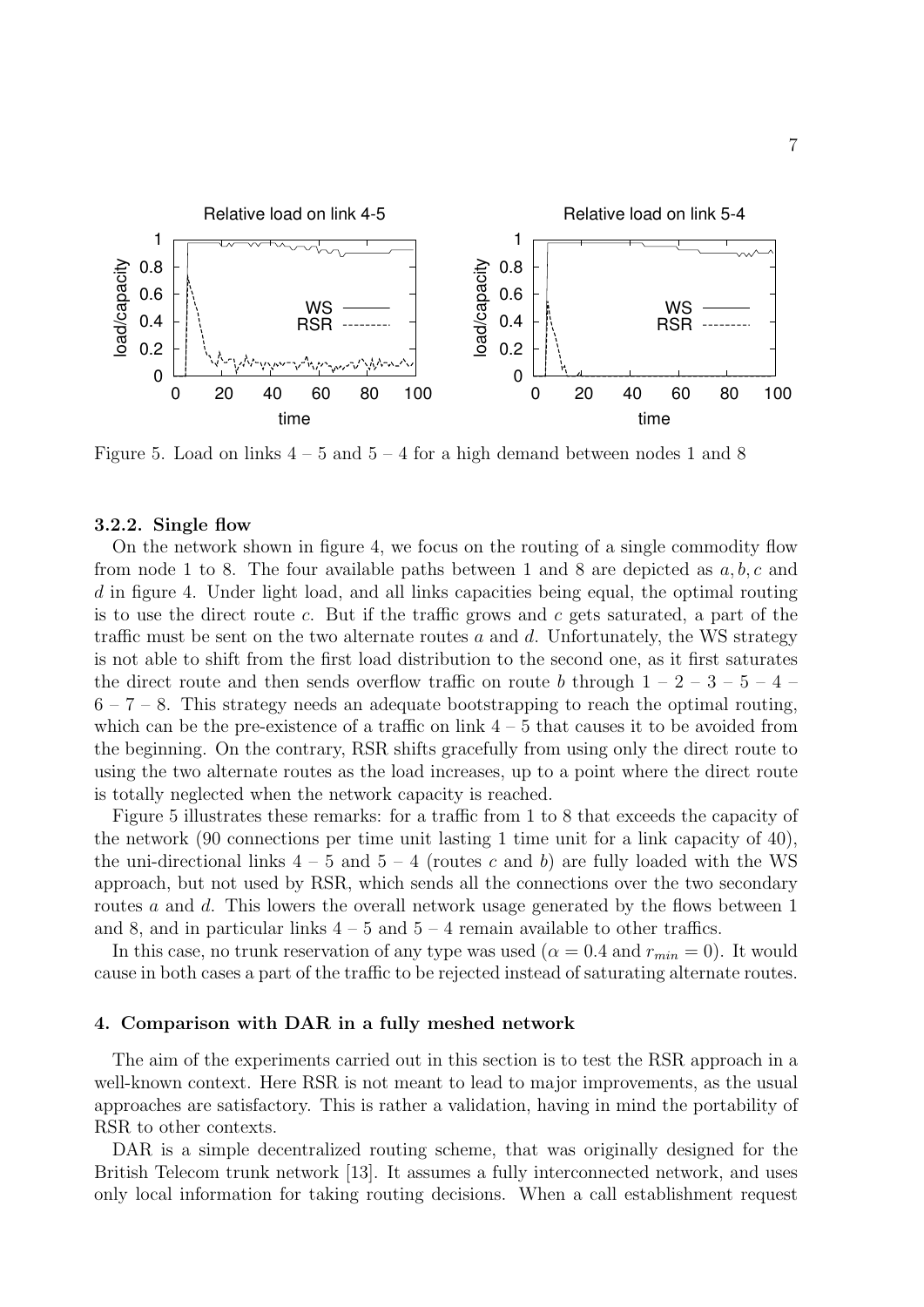



Figure 7. 6 nodes fully meshed network

Figure 6. Number of lost connection establishment attempts per time unit for DAR and RSR

reaches a switch, it always tries to select the direct route to the destination. If this link is saturated, the call request attempts to reach the destination via the default alternate switch known for this destination. If this two-link route is also busy, the call request is lost and a new default switch is chosen at random. Trunk reservation then consists in rejecting (overflow) calls that are attempting to use a two-link route when the number of available circuits is below a given threshold  $r_s$ .

# 4.1. Traffic discarding procedure

With the policy described in section 2.2, and in the particular case of fully meshed networks, connection dropping always occurs when a connection is sent on a path that cannot handle it. Three operating points are remarkable:

- connection dropping appears when the direct route is full, but it is nevertheless eligible because the available bandwidths  $r_{alt}$  on all alternate routes are low enough. *i.e.*  $r_{alt} < r_{min} \times e^{-1}/\alpha$ .
- all connections are lost when the direct route is full, and no alternate route are eligible. This means that  $r_{alt} < r_{min} \times e^{-1} \times \alpha$  for all alternate paths.
- connection dropping also happens when an alternate route has no free circuit, but it is nevertheless used by the routing algorithm. This may occur when the bandwidth on the direct route  $r_{direct}$  is such that  $r_{direct} < r_{min}/(e^1 \times \alpha)$ . One can note that for  $\alpha > e^{-1}$  this last case is avoided.

So it appears that this policy correspond to a behavior very similar to "normal" trunk reservation, with a gradually increasing connection dropping probability when the load on the links passes the point where a link is saturated and the other link loads are such that the first point above be valid.

Simulations confirm this remark, and RSR compares successfully to DAR with trunk reservation when applied in a 6 nodes fully meshed network (figure 7) under high load.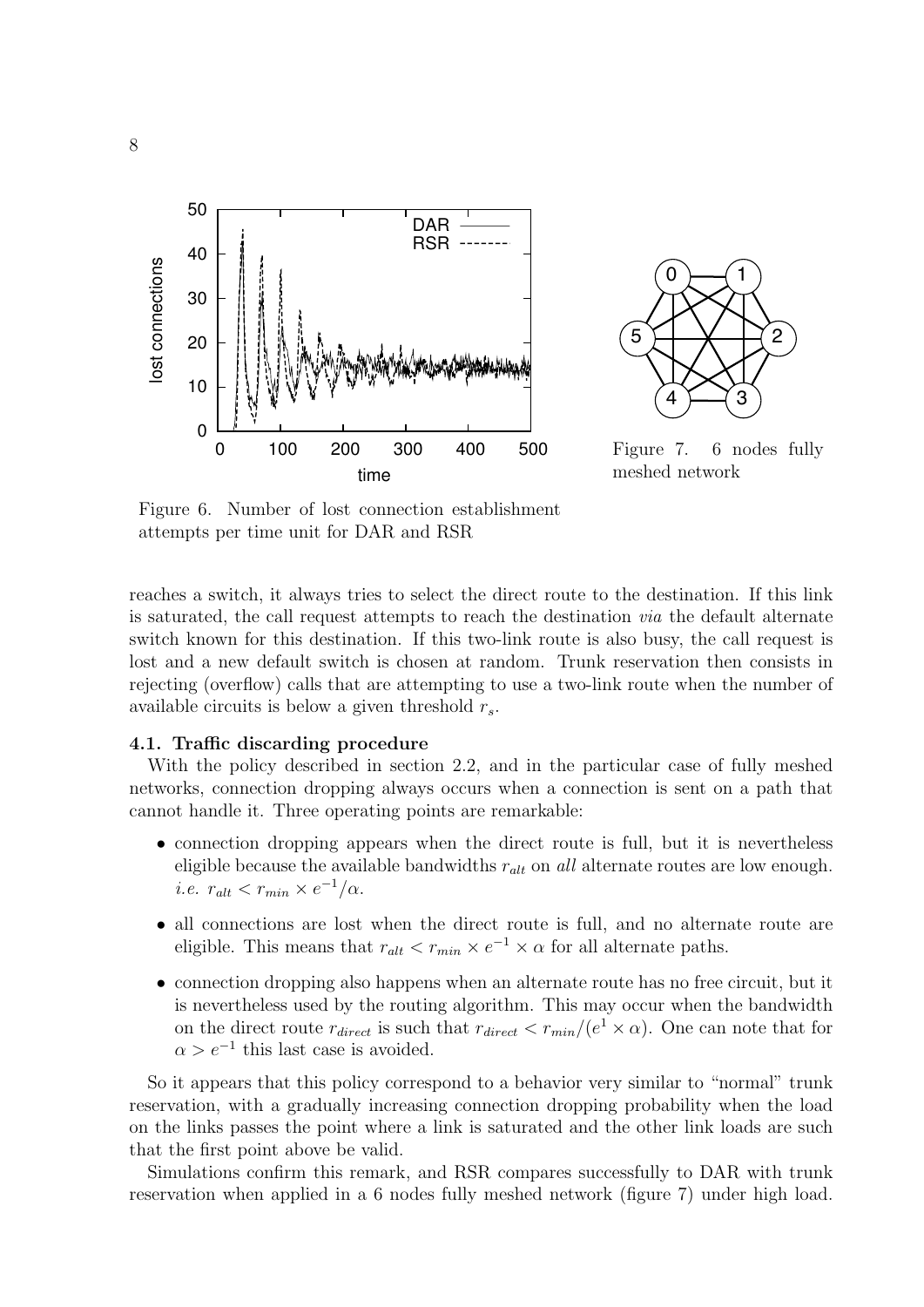The number of lost connections is plotted in figure 6, for a "bandwidth" of 40 connections per link and a Poisson traffic of intensity 45 (each connection lasting 30 time units). The traffic gets concentrated in both cases to the direct routes, and RSR benefits from the a priori random distribution of the load on alternate routes, which explains its slightly better performance (on average, after stabilization, DAR looses 0.5 more connections per time unit). For DAR, a trunk reservation of 6 connections was used,  $\alpha = 0.4$  and  $r_{min} = 3$ .

# 5. Conclusion

#### 5.1. Implementation issues

RSR may be used for either hop-by-hop routing or source routing. Moreover, in the hop by hop case, RSR allows to greatly diminish the risk of loops while routing a connection as stated in [7].

In the simulations presented above, the routing computation is based on the true state of the network at the moment when a connection establishment request appears at its source node. However this computation is really based on past information as a delay is introduced by the routing protocols. In this respect, RSR presents two valuable features. First, a priori load balancing allows to distribute the load on the network before the routing protocols take into account the impact of this new traffic. Moreover, the load is distributed in a way that tends to maintain identical the traffic proportions associated to the different routes over time. Second, the two variables (available bandwidth and path length) required by RSR to compute its estimate of the route state can be gathered by most advanced routing algorithms.

The biggest concern with the load-adapting routing algorithms like the one presented here is their stability when the typical period of variations in the load are of the same order of magnitude as the algorithm convergence time. Although stability is an intrinsic feature of RSR, common damping techniques such as an hysteresis in the routing shifts should be considered. Agent-based routing [6] could also be considered as it was designed to keep track of more than one routing solution at a time in a dynamic environment.

# 5.2. Conclusion and future work

The approach presented in this paper is a simple and versatile routing policy that is designed to dynamically balance the load in communication networks. It does not require major implementation changes in the current routing protocols. Moreover, this approach is tunable and strongly focused on an efficient network usage through its adaptation of the trunk reservation principles. It gives results very similar to plain trunk reservation in fully meshed networks (Section 4), although it has been designed specifically for data networks, where it can significantly improve the network throughput and utilization efficiency (Section 3).

This work opens several new directions of future research. First, a stronger justification of the load routing proportions, which may lead to other metrics propositions can be studied. Second, the possible re-packing strategies that this approach can spawn are numerous. The most straightforward would be to discard and re-route connections residing on paths that are not any more considered as valid by the routing protocol. This should be done based on the acceptance parameters of the routing algorithm. In this way we will obtain a re-optimization method whose potential benefits are not known yet, but it